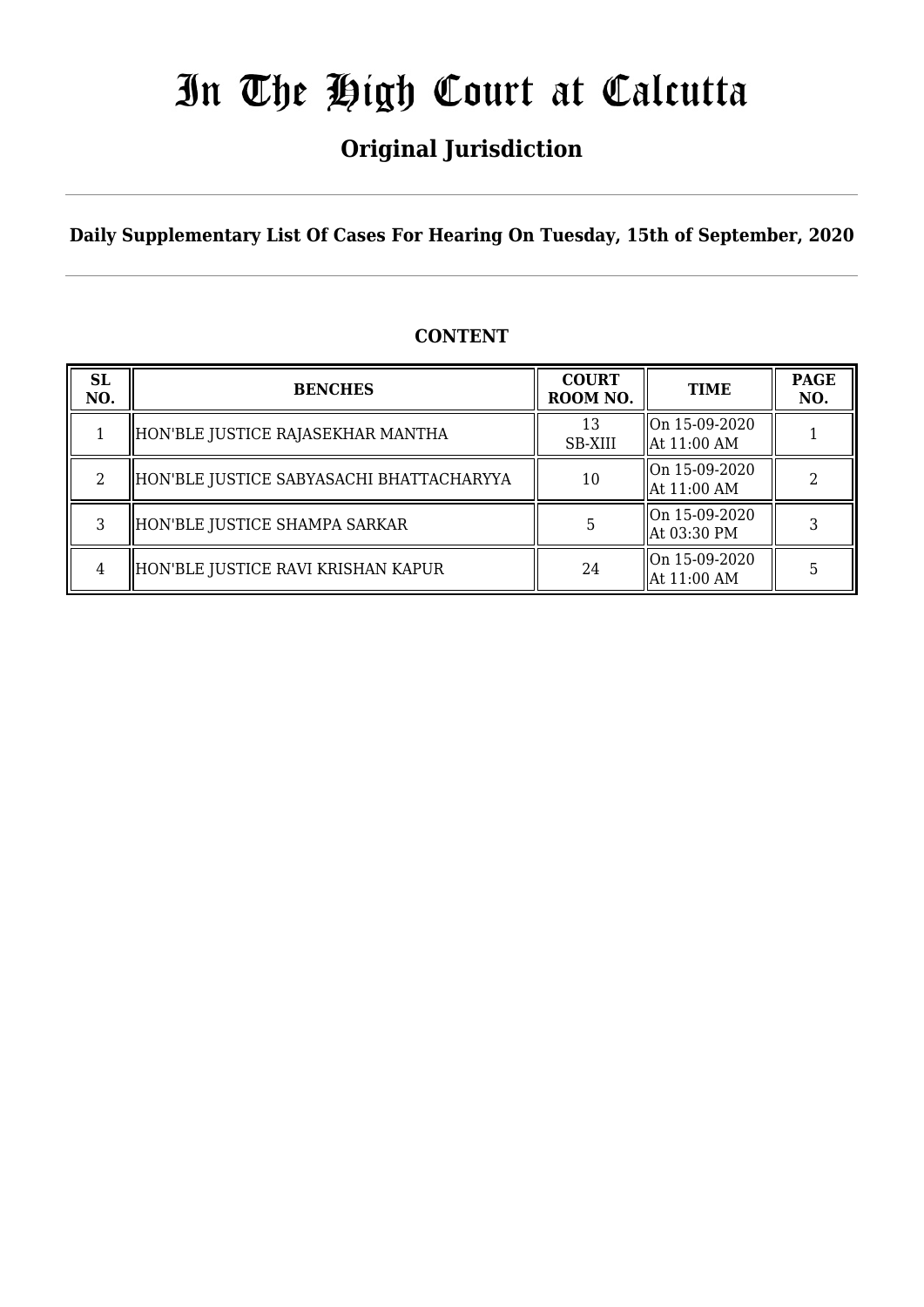

# **Original Side**

**SUPPLEMENTARY CAUSELIST For Tuesday The 15th September 2020**

## **COURT NO. 13 SINGLE BENCH () AT 11:00 AM HON'BLE JUSTICE RAJASEKHAR MANTHA (VIA VIDEO CONFERNECE)**

**NOTE: MATTERS WILL BE TAKEN UP THROUGH PHYSICAL HEARING ONLY WHEN BOTH THE PARTIES ARE AGREED.**

## **COURT APPLICATIONS UNDER ART.226**

1 WPO/19/2020 SANJAY BISWAS VS THE BOARD OF TRUSTEES FOR THE PORT OF KOLKATA AND ORS VICTOR CHATTERJEE

IA NO: GA/1/2020(Old No:GA/1113/2020), GA/2/2020(Old No:GA/1114/2020)

**NEW MOTIONS**

2 AP/215/2020 PAPILLON DEVELOPERS LLP VS DEBJYOTI PAUL AND ANR DSP LAW ASSOCIATES

IA NO: GA/1/2020

## **NEW CHAMBER APPLICATIONS**

3 EC/122/2020 SWAPAN TRADERS VS

TAPAS DUTTA

UNION OF INDIA

IA NO: GA/1/2020(Old No:GA/967/2020)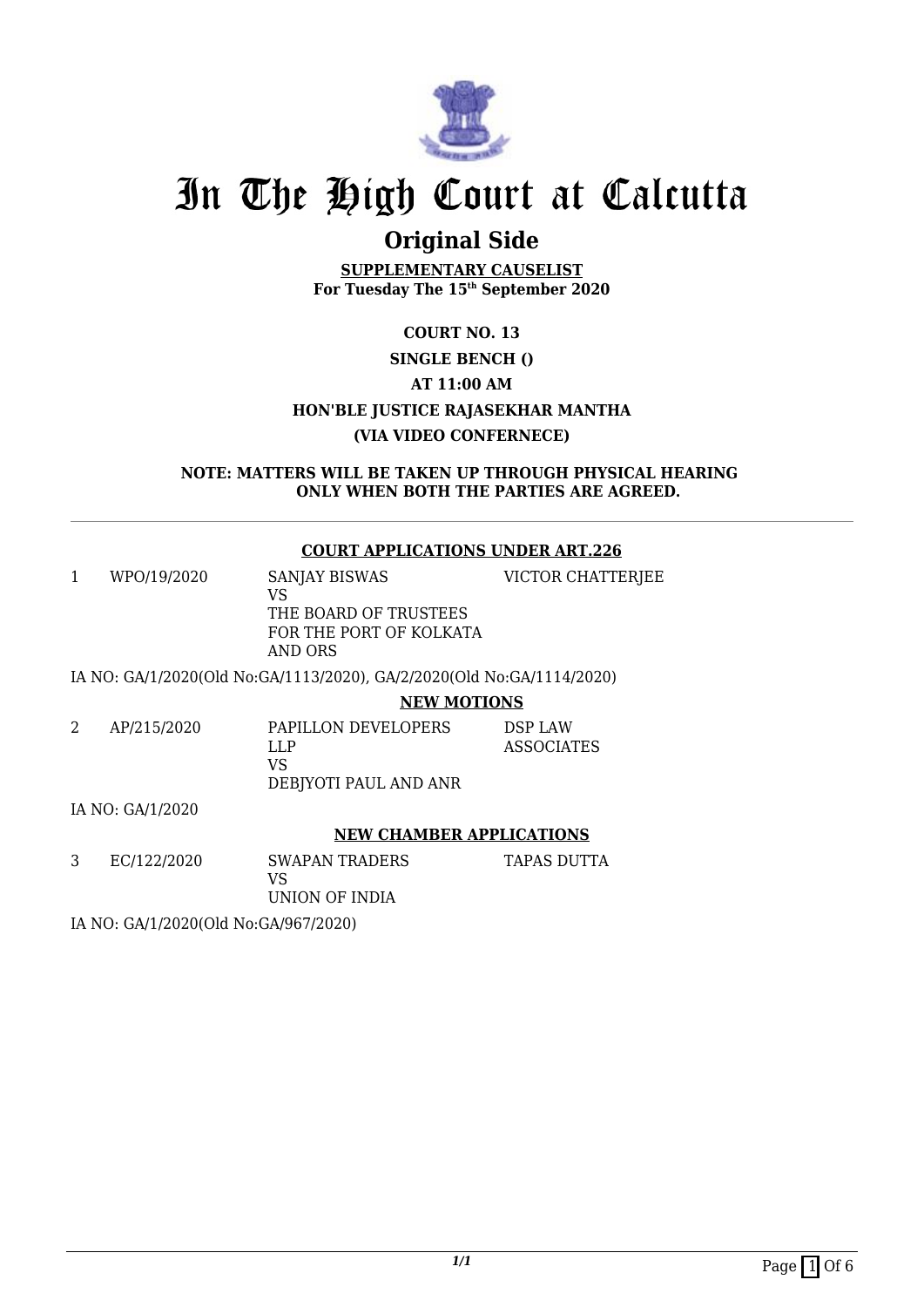

# **Original Side**

**SUPPLEMENTARY CAUSELIST For Tuesday The 15th September 2020**

# **COURT NO. 10**

## **SINGLE BENCH ()**

## **AT 11:00 AM**

## **HON'BLE JUSTICE SABYASACHI BHATTACHARYYA**

## **(VIA VIDEO CONFERNECE)**

#### **NOTE: MATTERS WILL BE TAKEN UP THROUGH PHYSICAL HEARING ONLY WHEN BOTH THE PARTIES ARE AGREED.**

| <b>NEW MOTIONS</b> |                                                                 |                                                                |                                                                                                |                                                            |
|--------------------|-----------------------------------------------------------------|----------------------------------------------------------------|------------------------------------------------------------------------------------------------|------------------------------------------------------------|
| $\mathbf{1}$       | IA NO. GA/40/2020<br>(Old No:<br>GA/1056/2020)<br>In CS/41/1989 | BANASREE.NEOGY & ANR.<br>Vs.<br>MRS. SOMA GHOSH & ORS.         | S.SENBARAT,<br>A.K.PAUL,BANASREE<br>NEOGI<br>S.SENBARAT,<br>A.K.PAUL, BANASREE<br>NEOGI        | T.DUTTA<br>G.C.SEN, S.GHOSH<br>T.DUTTA<br>G.C.SEN, S.GHOSH |
| $\overline{2}$     | IA NO. GA/41/2020<br>(Old No:<br>GA/1057/2020)<br>In CS/41/1989 | BANASREE.NEOGY & ANR.<br><b>Vs</b><br>MRS. SOMA GHOSH & ORS.   | S.SENBARAT,<br>A.K.PAUL,BANASREE<br>NEOGI<br>S.SENBARAT,<br>A.K.PAUL, BANASREE<br><b>NEOGI</b> | T.DUTTA<br>G.C.SEN, S.GHOSH<br>T.DUTTA<br>,G.C.SEN,S.GHOSH |
| 3                  | AP/232/2020                                                     | MANI SQUARE LTD<br>VS.<br>SPECIALITY RESTAURANTS<br><b>LTD</b> | FOX AND MANDAL                                                                                 |                                                            |
| 4                  | AP/233/2020                                                     | MANI SQUARE LTD<br><b>VS</b><br>SPECIALITY RESTAURANTS<br>LTD  | FOX AND MANDAL                                                                                 |                                                            |

### **NEW MOTIONS**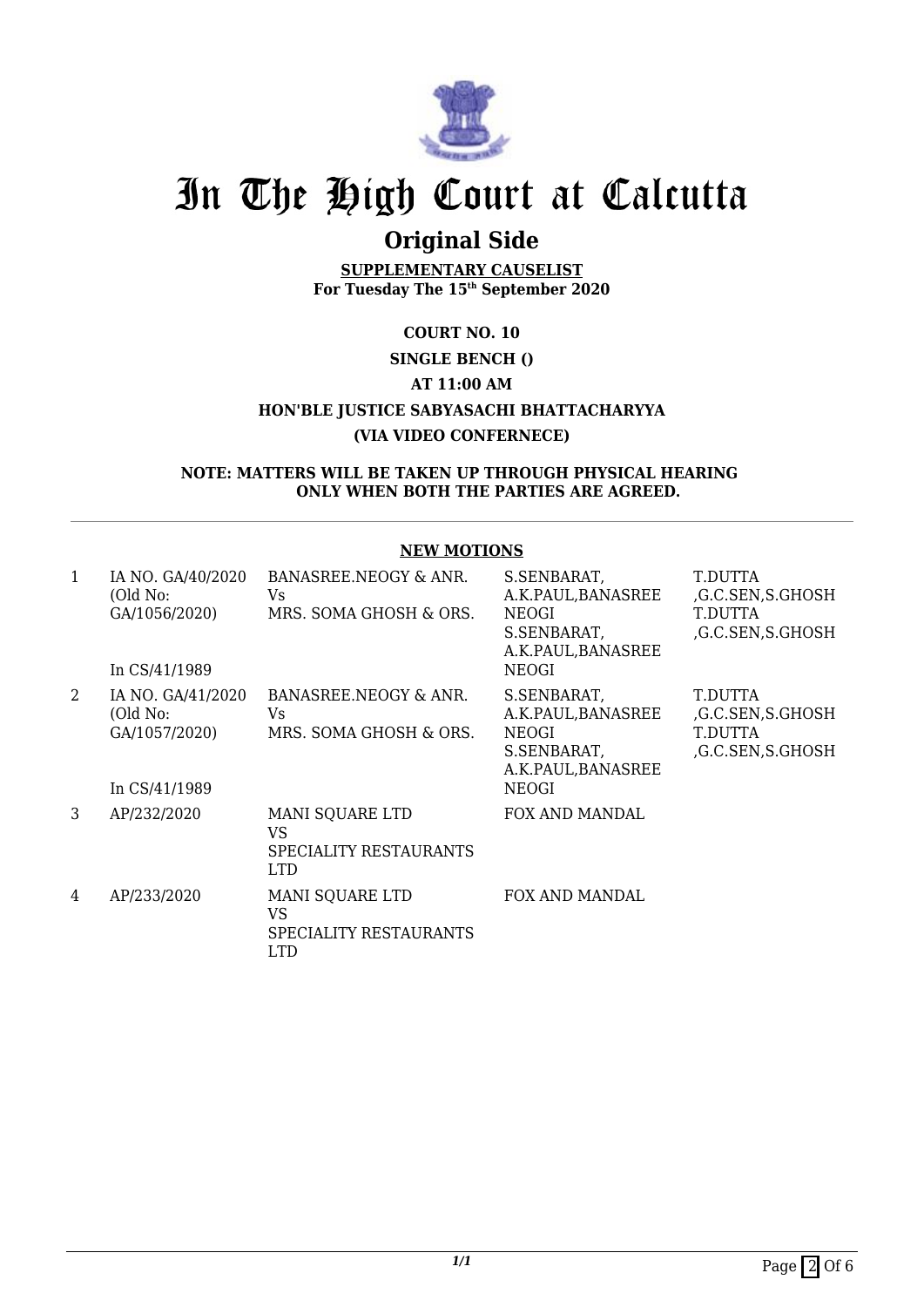

# **Original Side**

**SUPPLEMENTARY CAUSELIST For Tuesday The 15th September 2020**

# **COURT NO. 5**

## **SINGLE BENCH ()**

#### **AT 3:30 PM**

### **HON'BLE JUSTICE SHAMPA SARKAR**

## **(VIA VIDEO CONFERNECE)**

#### **NOTE: MATTERS WILL BE TAKEN UP THROUGH PHYSICAL HEARING ONLY WHEN BOTH THE PARTIES ARE AGREED.**

## **NOTE: (I) DAILY LIST WILL BE TAKEN UP FIRST**

#### **(II) ITEM NOS. 1,2,4,9 OF THE DAILY LIST DATED 15/09/2020 IS APPEARING WRONGLY AND THE SAME WILL NOT BE TAKEN UP BY THIS BENCH**

#### **(III) ORIGINAL SIDE MATTERS WILL BE TAKEN UP AT 3:30 P.M.**

|                |                                                | NEW MUTIONS                                                                                                 |                                  |
|----------------|------------------------------------------------|-------------------------------------------------------------------------------------------------------------|----------------------------------|
| 1              | AP/187/2020                                    | SREI EQUIPMENT FINANCE<br><b>LIMITED</b><br>VS<br><b>SEIRRA INFRAVENTURE</b><br>PRIVATE LIMITED             | SINHA AND CO.                    |
| $\mathfrak{D}$ | AP/236/2020<br>[]NO PAPER]                     | ADITYA BIRLA HOUSING<br><b>FINANCE LIMITED</b><br>VS<br><b>IDEAL REAL ESTATE</b><br>PRIVATE LIMITED AND ORS | ASHOK KUMAR<br>SINGH             |
|                | IA NO: GA/1/2020(Old No:GA/1163/2020)          |                                                                                                             |                                  |
| 3              | IA NO. GA/10/2020<br>(Old No:<br>GA/1095/2020) | SAHAJ E-VILLAGE LTD &<br>ANR.<br>Vs.<br>CSC E-GOVERNANCE<br><b>SERVICES INDIA LTD</b>                       | ANS ASSOCIATES<br>ANS ASSOCIATES |
|                | In CS/177/2015                                 |                                                                                                             |                                  |
| 4              | IA NO. GA/9/2020<br>(Old No:<br>GA/1094/2020)  | SAHAJ E-VILLAGE LTD &<br>ANR.<br>Vs.<br>CSC E-GOVERNANCE<br><b>SERVICES INDIA LTD</b>                       | ANS ASSOCIATES<br>ANS ASSOCIATES |
|                | In CS/177/2015                                 |                                                                                                             |                                  |

## **NEW MOTIONS**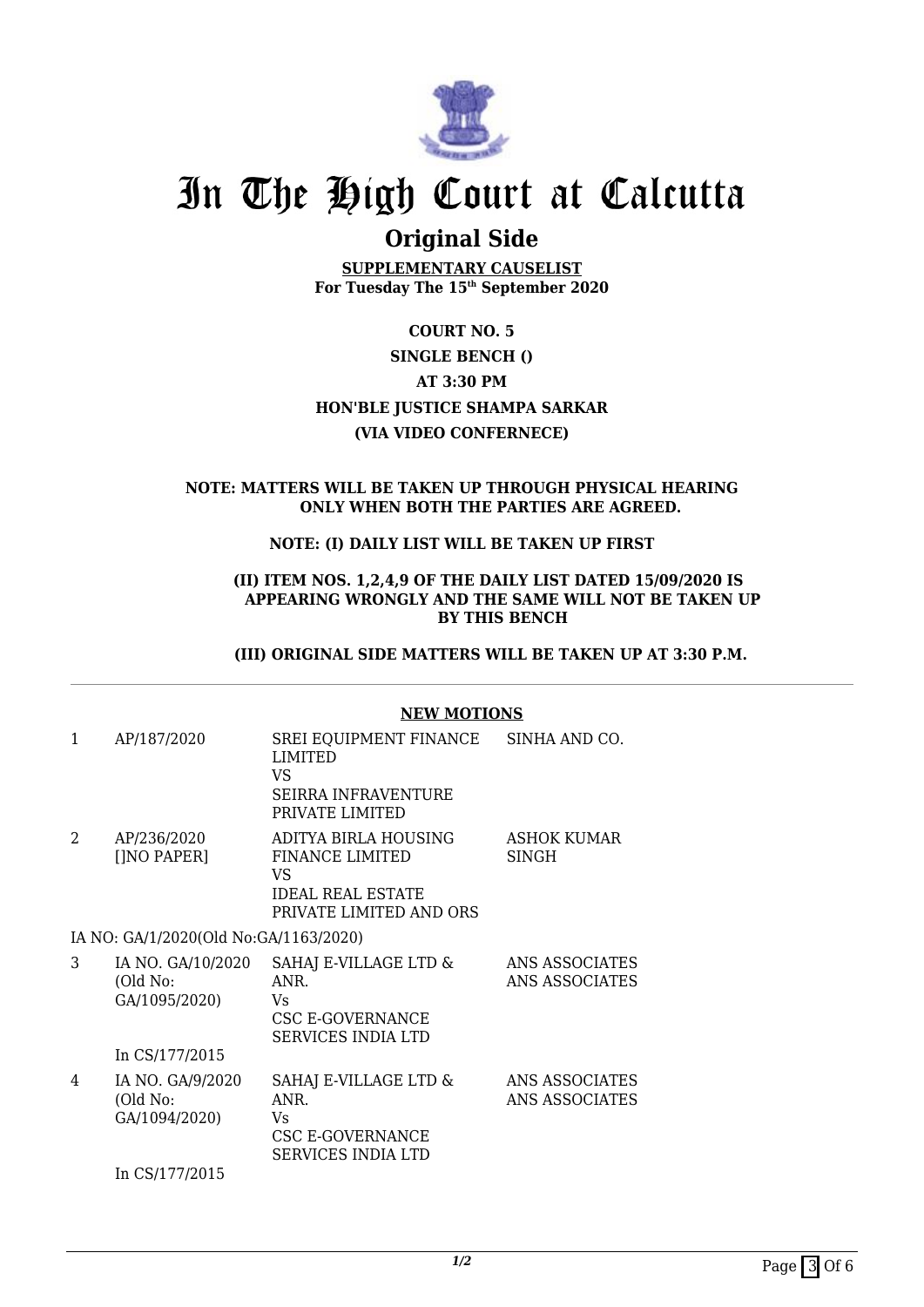| 5  | IA NO. GA/2/2020<br>(Old No:<br>GA/1013/2020) | <b>GODREJ PROJECTS</b><br>DEVELOPMENT LTD<br><b>Vs</b><br><b>SIMOCO</b><br><b>TELECOMMUNICATIONS</b>                    | <b>CHOUDHURY</b><br><b>CHOUDHURY'S LAW</b><br><b>OFFICES</b>                                       |
|----|-----------------------------------------------|-------------------------------------------------------------------------------------------------------------------------|----------------------------------------------------------------------------------------------------|
|    | In AP/25/2016                                 | (SOUTH ASIA) LTD AND ANR                                                                                                |                                                                                                    |
| 6  | IA NO. GA/3/2020<br>(Old No:<br>GA/1014/2020) | <b>GODREJ PROJECTS</b><br>DEVELOPMENT LTD<br>Vs<br><b>SIMOCO</b><br><b>TELECOMMUNICATIONS</b>                           | <b>CHOUDHURY</b><br><b>CHOUDHURY'S LAW</b><br><b>OFFICES</b>                                       |
|    | In AP/25/2016                                 | (SOUTH ASIA) LTD AND ANR                                                                                                |                                                                                                    |
|    |                                               | <b>NEW CHAMBER APPLICATIONS</b>                                                                                         |                                                                                                    |
| 7  | EC/245/2012<br>[NO PAPER]                     | MAGMA FINCORP LIMITED<br><b>VS</b><br>RAKESH AGARWAL & ANR.                                                             | SINHA & CO.                                                                                        |
| 8  | EC/648/2018                                   | MAGMA FINCORP LIMITED<br><b>VS</b>                                                                                      | SINHA & CO.                                                                                        |
|    |                                               | JOY PRAKASH SINGH &<br>ANR.                                                                                             |                                                                                                    |
| 9  | EC/527/2019                                   | MAGMA FINCORP LIMITED<br><b>VS</b>                                                                                      | SINHA AND CO.                                                                                      |
|    |                                               | METRONIC ENGINEERING<br>PVT. LTD. AND ORS.                                                                              |                                                                                                    |
| 10 | EC/77/2020                                    | RELIANCE<br>INFRASTRUCTURE LIMITED<br><b>VS</b><br><b>DAMODAR VALLEY</b><br>CORPORATION                                 | PUSHAN MAJUMDAR                                                                                    |
|    |                                               |                                                                                                                         | IA NO: GA/1/2020(Old No:GA/548/2020), GA/2/2020(Old No:GA/906/2020), GA/3/2020(Old No:GA/907/2020) |
| 11 | EC/94/2020                                    | MAGMA FINCORP LIMITED<br><b>VS</b><br>ODTIN FOOD SOLUTIONS<br>PRIVATE LIMITED AND ORS.                                  | SINHA AND CO.                                                                                      |
|    |                                               | <b>CONTEMPT MATTERS</b>                                                                                                 |                                                                                                    |
| 12 | CC/4/2020                                     | <b>BALMER LAWRIE AND</b>                                                                                                | PUSPAL                                                                                             |
|    |                                               | COMPANY LIMITED EX-<br>OFFICERS FORUM AND<br>ANR.<br><b>VS</b><br>PRABAL BASU                                           | <b>CHAKRABORTY</b>                                                                                 |
|    |                                               | IA NO: GA/1/2020(Old No:GA/1036/2020), GA/2/2020(Old No:GA/1038/2020)                                                   |                                                                                                    |
|    | wt13 WPO/394/2004                             | <b>BALMER LAWRIE &amp;</b><br>CO.LTD.EX-OFFICERS<br><b>FORUM</b><br><b>VS</b><br><b>BALMER LAWRIE &amp; CO.</b><br>LTD. | ARUN KUMAR MITRA                                                                                   |
|    |                                               |                                                                                                                         |                                                                                                    |

IA NO: GA/1/2004(Old No:GA/1257/2004), GA/2/2014(Old No:GA/3505/2014)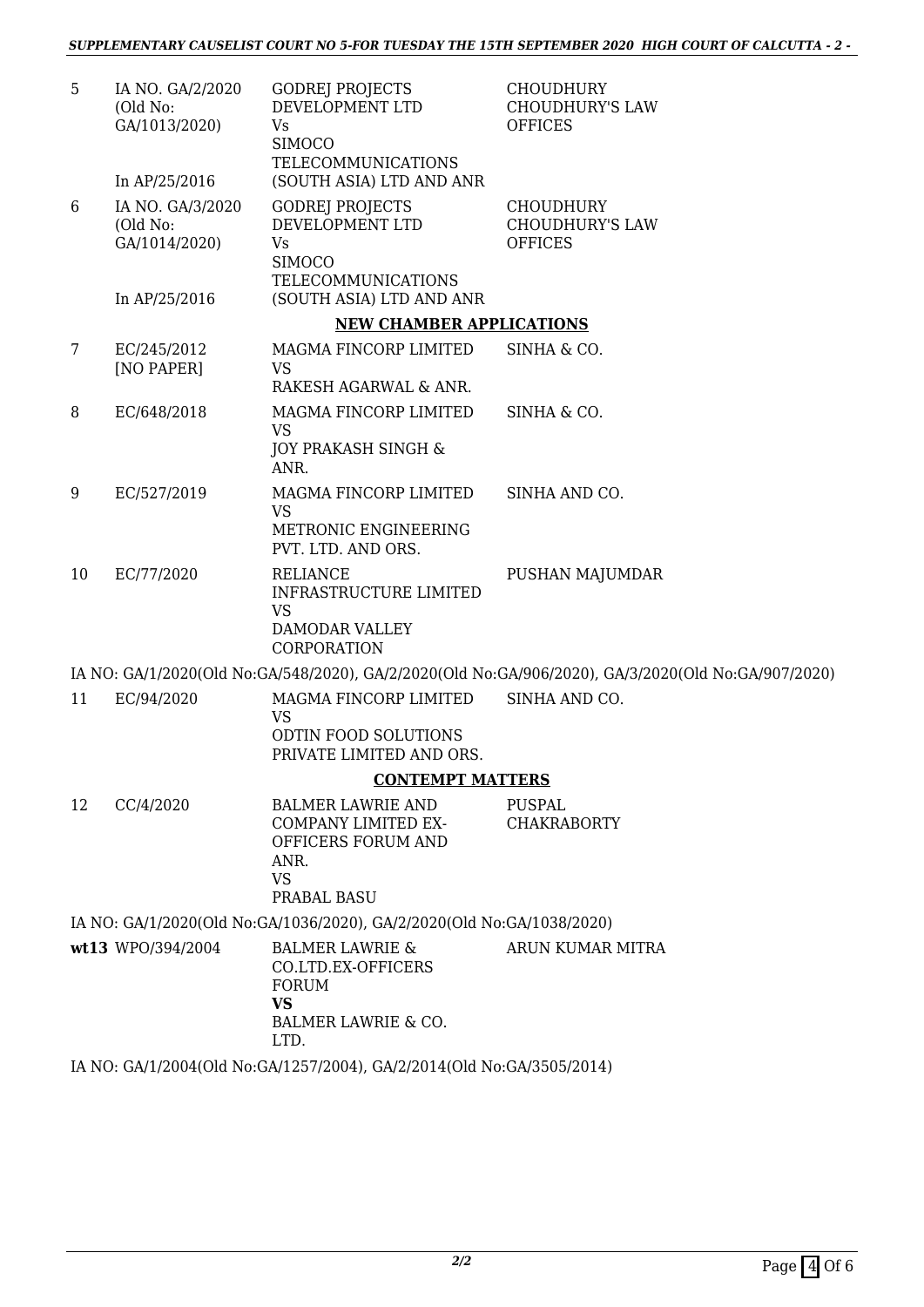

# **Original Side**

**SUPPLEMENTARY CAUSELIST For Tuesday The 15th September 2020**

## **COURT NO. 24 SINGLE BENCH () AT 11:00 AM HON'BLE JUSTICE RAVI KRISHAN KAPUR (VIA VIDEO CONFERNECE)**

**NOTE: MATTERS WILL BE TAKEN UP THROUGH PHYSICAL HEARING ONLY WHEN BOTH THE PARTIES ARE AGREED.**

#### **PRESENTATION OF PLAINT**

| 1<br>CS/87/2020                                    | BABITA KHEMKA<br><b>VS</b><br>CITY LIFE RETAIL PVT LTD                                                               | ANURAG BAGARIA                                 |                                                                                |
|----------------------------------------------------|----------------------------------------------------------------------------------------------------------------------|------------------------------------------------|--------------------------------------------------------------------------------|
|                                                    | <b>COURT APPLICATIONS UNDER ART.226</b>                                                                              |                                                |                                                                                |
| 2<br>WPO/460/2019                                  | KANAK PROJECTS LIMITED<br>AND ANR.<br><b>VS</b><br>KOLKATA MUNICIPAL<br><b>CORPORATION AND ORS.</b>                  | <b>HSA</b>                                     |                                                                                |
| IA NO: GA/1/2020(Old No:GA/966/2020)               |                                                                                                                      |                                                |                                                                                |
| 3<br>WPO/256/2020                                  | JAYGRIH NIRMAN PRIVATE<br><b>LIMITED AND ANR</b><br><b>VS</b><br>THE KOLKATA MUNICIPAL<br><b>CORPORATION AND ORS</b> | CHOUDHURY S LAW<br><b>OFFICES</b>              |                                                                                |
| IA NO: GA/1/2020                                   |                                                                                                                      |                                                |                                                                                |
|                                                    | <b>NEW MOTIONS</b>                                                                                                   |                                                |                                                                                |
| IA NO. GA/4/2020<br>4<br>(Old No:<br>GA/1129/2020) | <b>SHYAM STEEL INDUSTRIES</b><br><b>LIMITED</b><br><b>Vs</b><br><b>SHYAM SEL AND POWER</b><br>LIMITED AND ANR.       | MEGHAJIT<br>MUKHERJEE<br>MEGHAJIT<br>MUKHERJEE | <b>ASHOK KR</b><br>SINGH(FOR RES.1,2)<br><b>ASHOK KR</b><br>SINGH(FOR RES.1,2) |
| In CS/63/2019                                      |                                                                                                                      |                                                |                                                                                |
| 5<br>IA NO. GA/5/2020<br>(Old No:<br>GA/1166/2020) | MD. MOFAZZULAR<br><b>RAHMAN AND ORS</b><br>Vs<br>MD. SARFARAZ ALAM AND<br><b>ORS</b>                                 | DEBJYOTI SAHA<br>DEBJYOTI SAHA                 |                                                                                |

In CS/174/2019